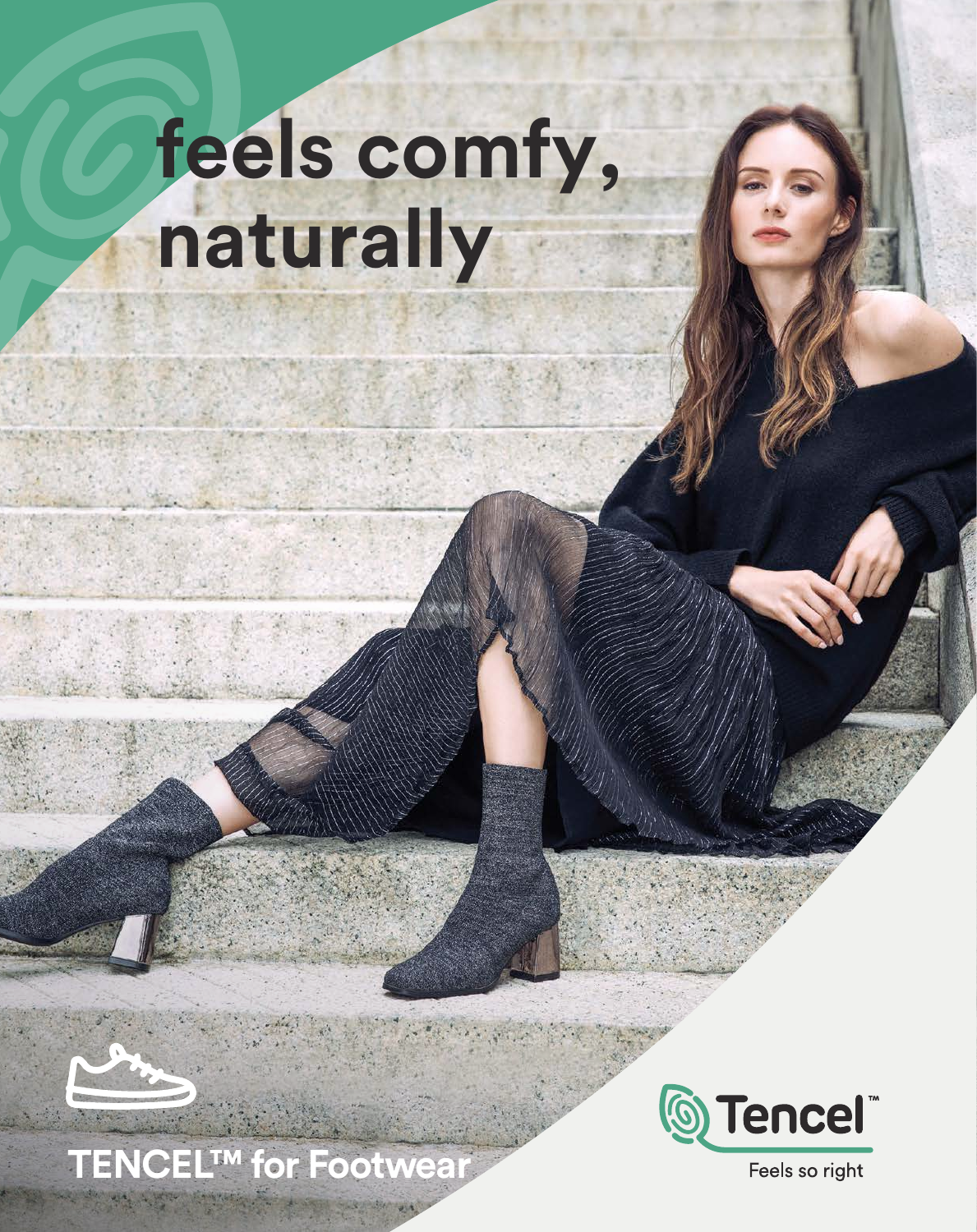

## **TENCEL™ for Footwear**

**TENCEL™ Lyocell fibers from Lenzing make complete sustainable shoe solutions possible. They can be used for every part in the shoe,**  whether as textile fiber in the upper fabric, lining, **insoles and laces / zipper / sewing thread, as nonwoven ber in insoles or padding, or as TENCEL™ Lyocell powder in outsoles. With shoes**  made of TENCEL<sup>™</sup> Lyocell fibers, a complete **sustainable shoe solution becomes reality.**

### **complete shoe concept**



## **feels right features**



#### **botanic origin**

TENCEL™ Lyocell fibers are derived from sustainably grown wood sources, harvested from certified and controlled sources following the stringent guidelines of the Lenzing Wood and Pulp Policy. Moreover, wood and pulp used by the Lenzing Group comes from sustainably managed forests. TENCEL™ Lyocell fibers have earned United States Department of Agriculture BioPreferred® designation.



#### **enhanced breathability**

TENCEL™ Lyocell fibers support body temperature regulating properties through their moisture management. Derived from natural material, the microscopic fibrils of cellulosic bers are structured to regulate the absorption and release of moisture, contributing to fabric breathability that supports the body's natural thermal regulation. TENCEL™ Lyocell fibers have a higher vapor uptake than cotton.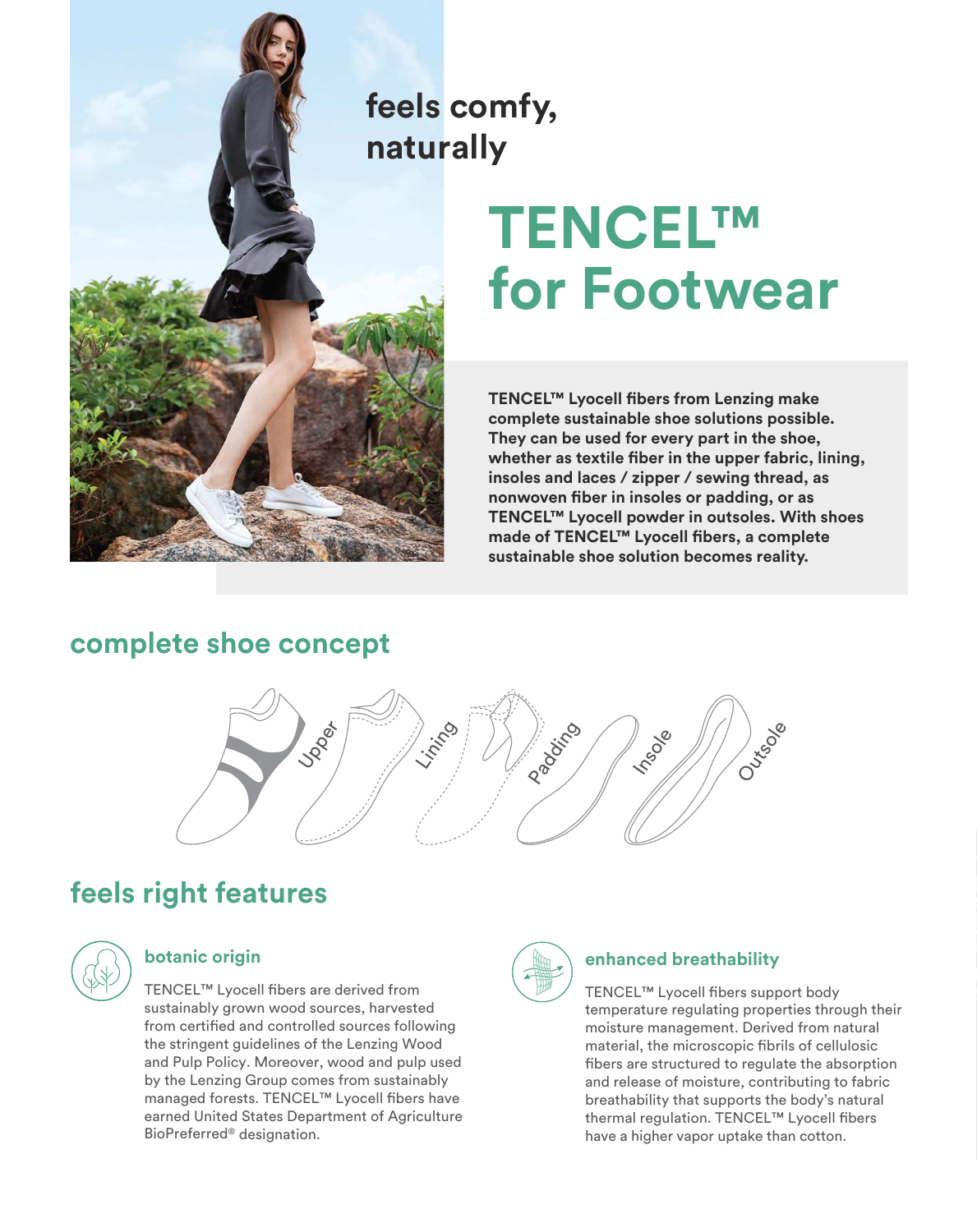Through moisture management, TENCEL™ Lyocell fibers absorb moisture efficiently, as measured by the Vapor Uptake test and Water Retention Value. In comparison to polyester and synthetics, there is less available moisture formed on the surface of the fiber for bacteria to grow. Consequently, TENCEL™ Lyocell fibers provide a less favorable environment for bacterial growth.

> TENCEL™ Lyocell fibers are naturally soft to the touch and offer long-lasting comfort. When viewed under an electron microscope, TENCEL™ Lyocell fibers exhibit a smooth surface area, giving fabrics a soft feel and ensuring comfort for

Moisture management is an important criterion

management. Compared to synthetic fibers, the moisture management of TENCEL™ fibers is more efficient. The fibril structure of the fibers supports the body's natural thermal regulation mechanism and keeps feet feeling cool and dry. Compared to synthetic fibers TENCEL™ Lyocell  $fibers$  have an efficient moisture uptake  $-$  in some cases an improvement in moisture management of up to 50% was measured with

insole, contribute to effective moisture

**moisture management**

sensitive skin.

**gentle on skin**

TENCEL™ Lyocell fibers.





#### **sustainable production**

TENCEL™ Lyocell fibers have gained a reputation for their environmentally responsible closed loop production process, which transforms wood pulp into cellulosic fibers with high resource efficiency and low ecological impact. This solvent-spinning process recycles process water and reuses the solvent at a recovery rate of more than 99%. This economically viable manufacturing process received the European Award for the Environment from the European Commission in the category "The Technology Award for Sustainable Development".

Moreover, all Lenzing fiber production sites operate according to a certified Environmental Management and Occupational Health and Safety system (ISO14001, OHSAS 18001).